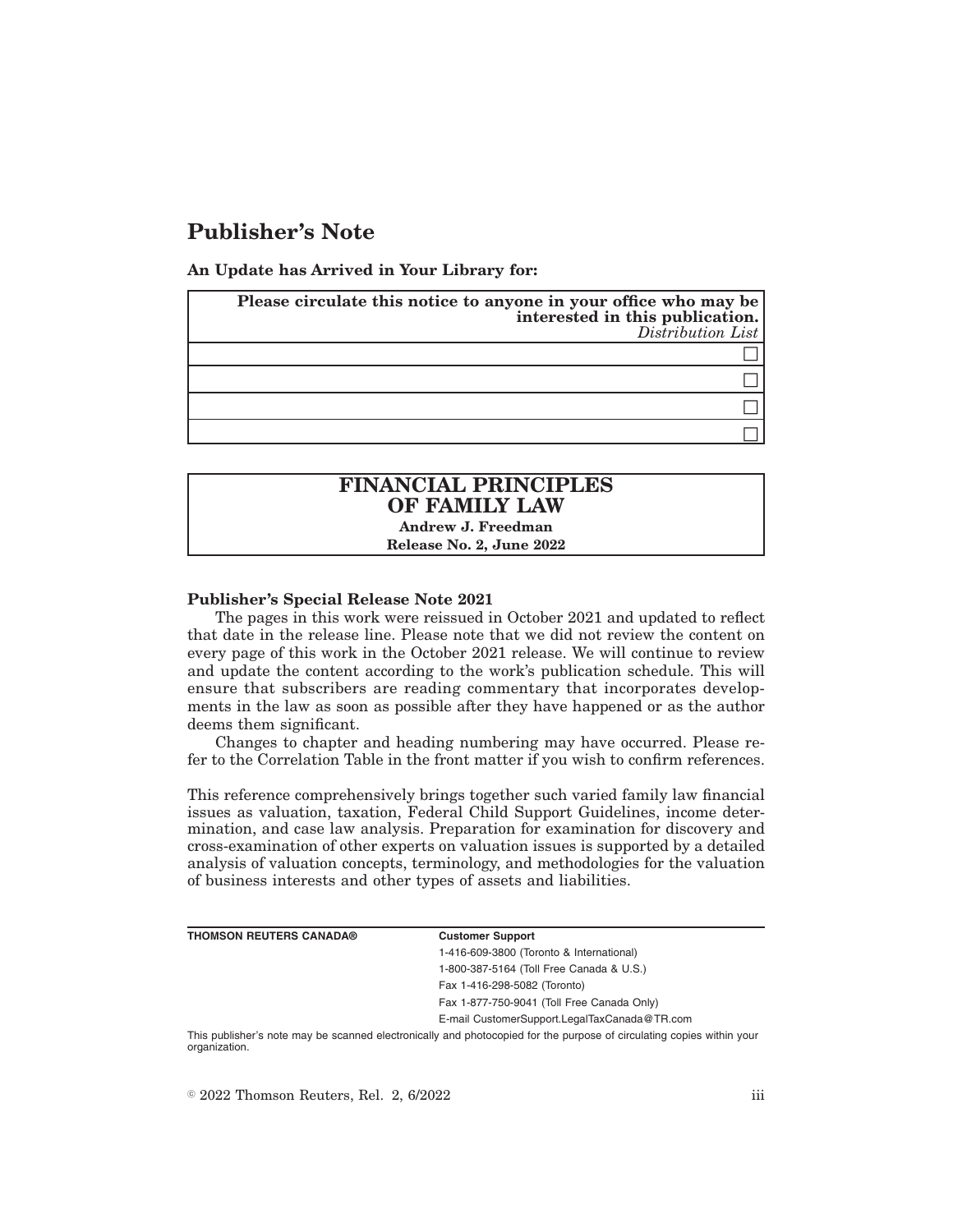#### **Highlights**

This release features caselaw updates to Chapter 7 (Goodwill), Chapter 8 (Minority Interests Versus Controlling Interests), Chapter 20 (Privately-Held Business Interests), and Chapter 38 (Spousal Support). Also included are updates to Appendix WJP (Words and Phrases).

**General Valuation Terms and Concepts — Valuation Concepts — Minority Interests Versus Controlling Interests — Case Summaries —** The value of the family contracting company was zero at time of trial. The trial judge held that the husband had total control over the company and had distributed all of its income and assets to himself, depleting it between the time of separation and trial. Therefore, reapportionment was justified. The Court of Appeal dismissed the husband's appeal and held that the trial judge was aware of the difference between valuation of a family asset and reapportionment. The trial judge understood the presumptive valuation date was the date of trial, and she attempted to determine that value. The trial judge considered the value of the company at the time of trial and noted the lack of evidence in that regard, and was of the view that accepting the husband's position would be significantly unfair given the company's much higher value at the time of separation, justifying reapportionment. No basis existed for interference with the trial judge's findings of fact that, by the time of trial, the husband had taken benefit of retained earnings and the shareholder loan account, leaving nothing to distribute to the wife. The trial judge correctly held that the business had inherent value despite the financial statements, and that it would be significantly unfair not to reapportion \$85,000 of other family property in her favour to account for the depletion in value of the business: *Zilic v. Zilic*, 2021 BCCA 107, 2021 CarswellBC 645, 331 A.C.W.S. (3d) 338 (B.C. C.A.).

**Property Valuation — Business Interests — Privately-Held Business Interests — Case Analysis — Valuation of Business Interests —** Throughout the marriage, the husband was employed as president of VC Inc., which was an importer, wholesaler and distributor of men's clothing. After the parties separated, the husband's mother incorporated a separate company VT Inc., which was an importer, wholesaler and distributor of men's clothing. The husband held 50 percent of all outstanding and issued shares in VC Inc. and his sister held other 50 percent of those shares. The trial judge ordered the husband to pay the wife an equalization payment of \$95,967.85 based on the difference between the value of the parties' net property of \$191,935.71. The husband's appeal was dismissed, as his argument that the trial judge made inconsistent findings with respect to the valuation of VC Inc. as at the dates of separation and marriage for the purpose of the equalization calculation failed to take into consideration the findings concerning deficiencies in the evidence and the lack of credible financial disclosure. There was no credible evidence that the husband was owed anything or that the proffered financial documentation was correct. The trial judge's decision to adopt different methodologies for valuation of VC Inc. at the date of marriage and the date of separation did not give rise to any inconsistency necessitating appellate intervention. There was expert evidence before the trial judge that changing circumstances could necessitate changing methods of valuation: *Mahtani v. Mistry*, 2021 ONCA 492, 2021 CarswellOnt 9553, 333 A.C.W.S. (3d) 592 (Ont. C.A.).